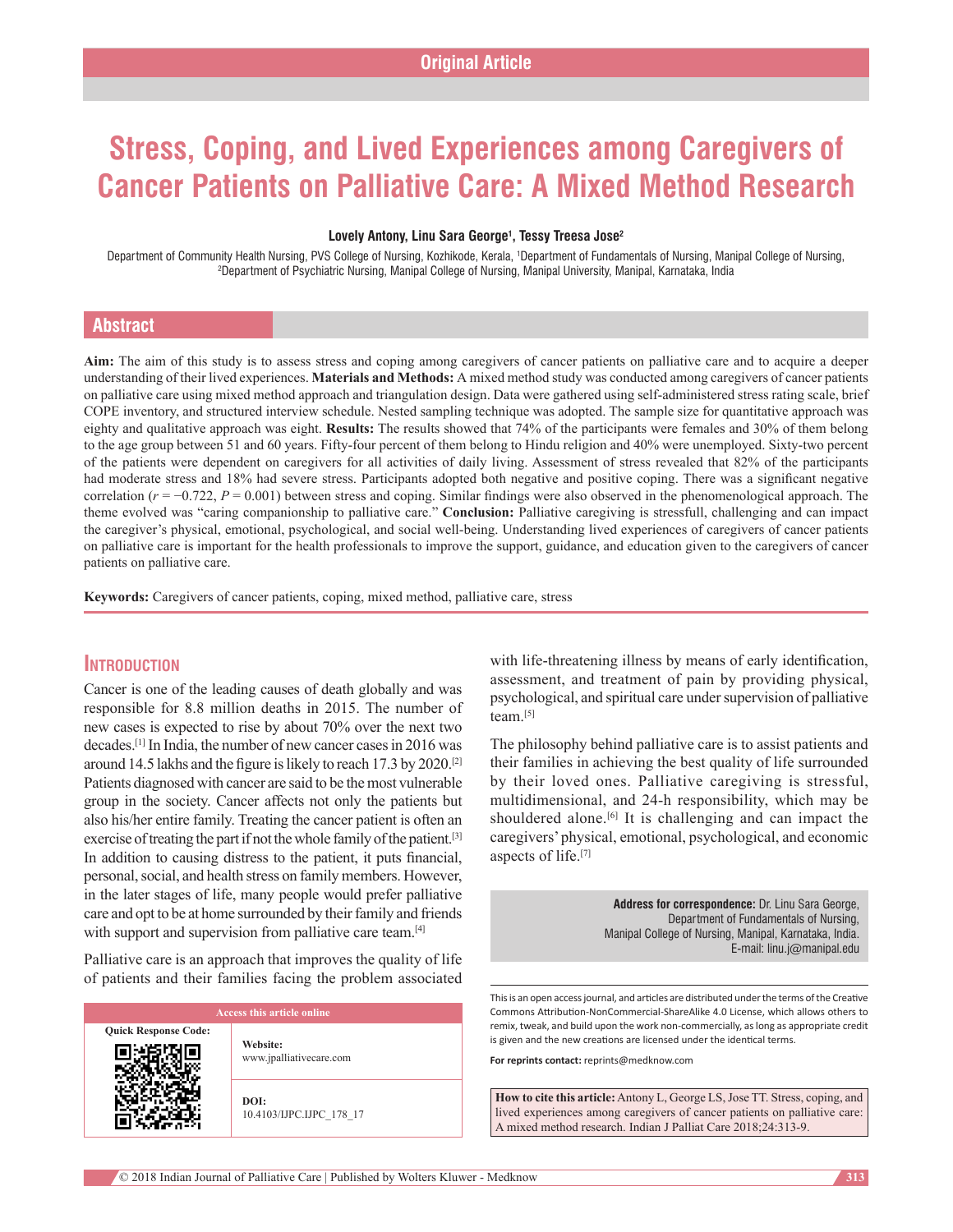#### **Purpose of the study**

The purpose of the study was to assess stress and coping among caregivers of cancer patients on palliative care and to acquire a deeper understanding of their lived experiences.

#### **Objectives of the study**

The primary objectives of the study were to:

- Assess the level of stress among caregivers of cancer patients on palliative care as measured by stress rating scale
- Identify the coping adopted by caregivers of cancer patients on palliative care as measured by brief COPE inventory
- Explore and describe the lived experience of caregivers of cancer patients on palliative care using a qualitative approach.

The secondary objectives of the study were to:

- Determine the relationship between stress and coping adopted by caregivers of cancer patients on palliative care
- Elaborate in-depth experiences of caregivers, in relation to the severity of stress experienced during the palliative care.

# **Materials and Methods**

This is a mixed method study conducted in selected villages using triangulation design. Both descriptive survey approach and qualitative phenomenological approach were adopted to assess stress, coping, and lived experiences among caregivers of cancer patients on palliative care. The study was conducted between March 1, 2017, and April 30, 2017. Family caregivers of cancer patients on palliative care who had been providing palliative care at home for at least 3 months were included in the study. Paid caregivers and distant relatives were excluded from the study.

Nested sampling technique was adopted for the mixed method, i.e. for descriptive survey approach – to assess stress and coping among caregivers, purposive sampling technique was used. Data were collected from 80 participants. Informed consent was taken after giving participant information sheet and explaining the purpose of the study. Participants who were included in quantitative approach and those who were found to have severe stress on stress rating scale and able to communicate verbally were included in qualitative phenomenological approach using semistructured interview focusing on stress and coping. Data saturation was achieved in qualitative phenomenological approach upon interviewing eight participants. Thus, the sample size for qualitative approach became eight. The quantitative and qualitative data were collected simultaneously by having equal importance on both strands. Administrative permission, institutional ethics committee permission, and CTRI registration were obtained (CTRI/2017/04/008284).

#### **Measures**

Data were gathered using self‑administered stress rating scale, brief COPE inventory, and structured interview technique. Stress rating scale was a 28‑itemed five‑point Likert scale with five domains such as physical, psychological, social, economic, and spiritual. The minimum score was 0 and maximum score was 112. The brief COPE inventory was a standardized tool developed by Carver, Scheier, and Weintraub (1997). It was a four-point Likert scale with 28 items. The minimum score was 28 and maximum score was 112. The measuring instruments were validated with nine subject experts in the field of palliative medicine, palliative psychosocial work, palliative care nursing, oncology nursing, psychiatric nursing, and community health nursing. Reliability of stress rating scale was established by administering it among 20 subjects. Reliability coefficient was computed using Cronbach's alpha and it was found reliable  $(r = 0.83)$ . The reliability of the standardized English version of brief COPE inventory established by Carver (1997) was 0.88. Reliability of the Malayalam-translated brief COPE inventory was established by the researcher using Cronbach's alpha and was found to be 0.93.

#### **Statistical methods**

The experiences of eight caregivers of cancer patients on palliative care were gathered and analyzed. Validation of the data was done with participants and subject experts in the field of palliative medicine, medical surgical nursing, community health nursing, and qualitative research. Data collected were analyzed using SPSS version 16.0 for quantitative analysis(SPSS Inc., Chicago, IL, USA) and open code software 4.3 (OPC 4.3) for qualitative analysis (ITS and Epidemiology, University of Umea).

Both quantitative and qualitative data were merged in the area of stress, coping, and the lived experiences at the analytical phase of the continuum. Qualitative data were transcribed and translated to English and were analyzed using steps of Colaizzi's process for phenomenological approach. Extraction of subthemes and categories describing the phenomenon were derived.

# **Results**

#### **Demographic characteristics**

Data in Table 1 show that 24 (30%) participants belong to the age group between 51 and 60 years. Seventy‑five (93.7%) of them were females. Hindus dominated as far as religion was concerned, i.e. 43 (53.7%). Seventy (87.5%) of them were married and living with spouse. Thirty-eight (47.5%) belonged to nuclear family. With reference to educational qualification, 18 (22.5%) of them were graduates and 4 (5.0%) of them had no formal education. Thirty-two (40.0%) were unemployed or homemakers. Thirty-five (43.7%) participants had monthly income less than Rupees 5000. Thirty-two (40.0%) of the participants were spouses. Major earning member was found to be the patient among 29 (36.2%) of them. Forty-one  $(51.2%)$  of them were providing palliative care for  $1-3$  years. Thirty-six (45.0%) of them received major support to provide palliative care from family and 30 (37.5%) received support from Karunya Fund of Kerala Social Security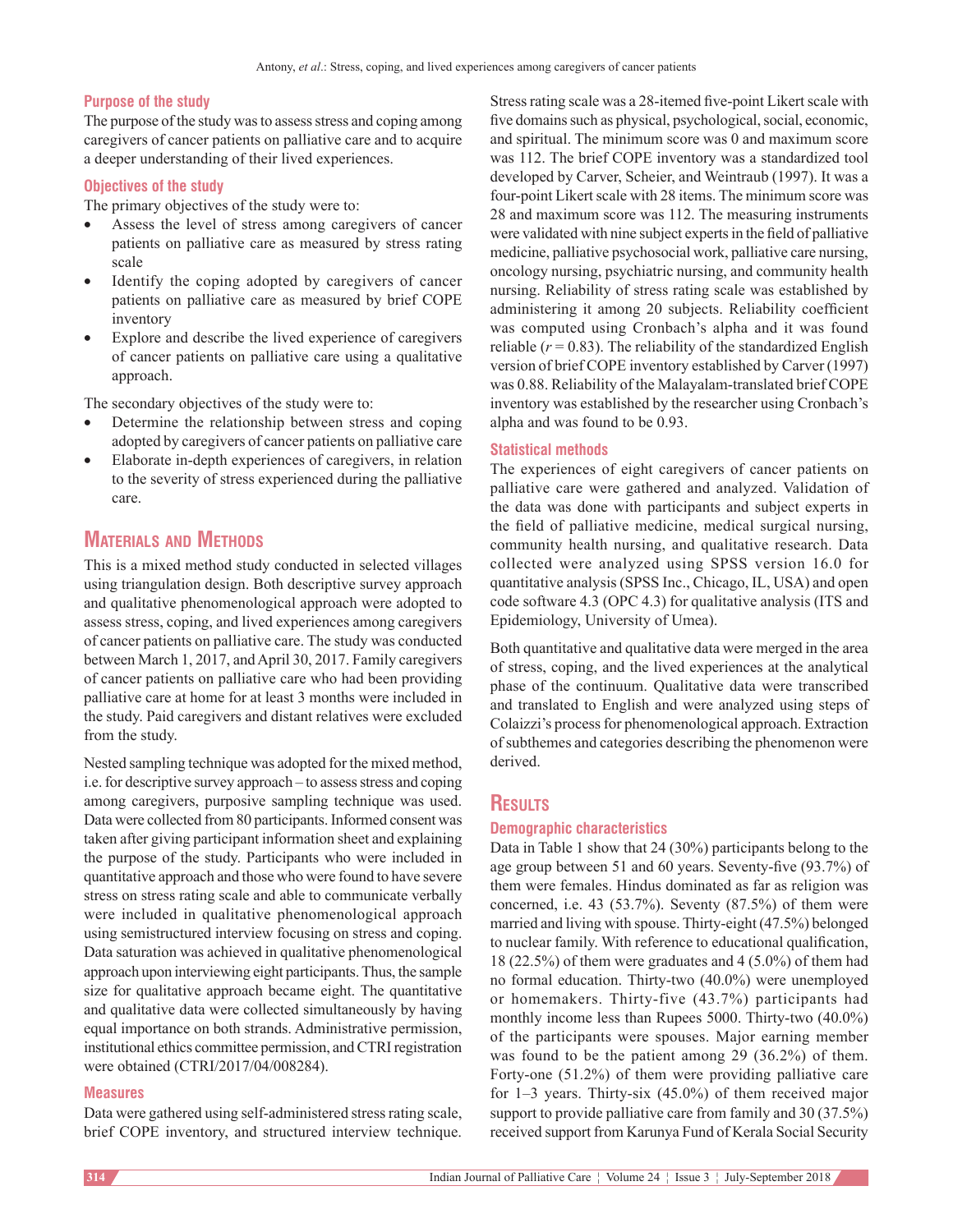## **Table 1: Frequency and percentage distribution of sample characteristics (***n***=80)**

| <b>Sample characteristics</b>   | Frequency (%) |
|---------------------------------|---------------|
| Age (years)                     |               |
| $21 - 30$                       | 9(11.2)       |
| $31 - 40$                       | 16(20)        |
| $41 - 50$                       | 19 (23.8)     |
| $51 - 60$                       | 24(30.0)      |
| $61 - 70$                       | 12(15)        |
| Gender                          |               |
| Male                            | 5(6.3)        |
| Female                          | 75 (93.7)     |
| Religion                        |               |
| Christian                       | 20(25)        |
| Hindu                           | 43 (53.7)     |
| Muslim                          | 17(21.3)      |
| Marital status                  |               |
| Unmarried                       | 4(5.0)        |
| Married and living with spouse  | 70 (87.5)     |
| Widowed                         | 6(7.5)        |
| Type of family                  |               |
| Nuclear                         | 38 (47.5)     |
| Joint                           | 37(46.2)      |
| Extended                        | 5(6.3)        |
| Educational qualification       |               |
| No formal education             | 4(5.0)        |
| Lower primary school            | 14 (17.5)     |
| Upper primary school            | 11(13.7)      |
| High school                     | 13 (16.3)     |
| Higher secondary                | 14 (17.5)     |
| Graduate                        | 18 (22.5)     |
| Postgraduate and above          | 6(7.5)        |
| Occupational status             |               |
| Government job                  | 1(1.3)        |
| Private job                     | 15(18.7)      |
| Self-employed                   | 8 (10.0)      |
| Agriculture                     | 5(6.3)        |
| Daily wager                     | 17(21.3)      |
| Pensioner                       | 2(2.5)        |
| Unemployed                      | 32(40.0)      |
| Monthly family income in rupees |               |
| $<$ 5000                        | 35(43.7)      |
| $5001 - 10,000$                 | 23(28.8)      |
| $10,001 - 15,000$               | 4(5.0)        |
| >15,000                         | 18 (22.5)     |
| Relationship with the patient   |               |
| Spouse                          | 32(40.0)      |
| Parent                          | 27(33.7)      |
| Children                        | 15(18.7)      |
| Sibling                         | 3(3.8)        |
| In-laws                         | 3(3.8)        |
| Major earning member            |               |
| Patient                         | 29(36.2)      |
| Spouse                          | 16(20.0)      |
| Parents                         | 17(21.2)      |
| Children                        | 14(17.5)      |
|                                 | Contd         |

| Table 1: Contd                           |               |  |  |
|------------------------------------------|---------------|--|--|
| <b>Sample characteristics</b>            | Frequency (%) |  |  |
| Siblings                                 | 1(1.3)        |  |  |
| In-laws                                  | 3(3.8)        |  |  |
| Duration of palliative care (years)      |               |  |  |
| <1                                       | 29(36.3)      |  |  |
| $1 - 3$                                  | 41(51.2)      |  |  |
| >3                                       | 10(12.5)      |  |  |
| Major support to provide palliative care |               |  |  |
| Family                                   | 36(45.0)      |  |  |
| Friends                                  | 4(5.0)        |  |  |
| Voluntary associations                   | 4(5.0)        |  |  |
| Karunya fund                             | 30(37.5)      |  |  |
| Health insurance                         | 6(7.5)        |  |  |
| Care dependency of patient               |               |  |  |
| Eating and drinking                      | 7(8.8)        |  |  |
| Toileting                                | 6(7.5)        |  |  |
| Hygiene and grooming                     | 17(21.3)      |  |  |
| All activities of daily living           | 50(62.4)      |  |  |
| Dependency level                         |               |  |  |
| Partially dependent                      | 67(83.8)      |  |  |
| Totally dependent                        | 13(16.3)      |  |  |

Mission (KSSM). Fifty (62.4%) patients were dependent for all activities of daily living. Sixty‑seven (83.8%) patients were partially dependent and 13 (16.2%) were totally dependent on caregivers.

## **Description of stress among caregivers of cancer patients on palliative care**

The data in Figure 1 show that 66 (82%) of the participants had moderate stress and 14 (18%) had severe stress whereas none had mild stress or no stress.

Similar findings were also observed in the phenomenological approach. Subjects mentioned that the normal household duties inside and outside the home were shifted to the caregivers, particularly spouses; as a result, the caregivers became extremely busy and felt stress and strain in their daily lives. The subthemes evolved were "living with fear and uncertainty" and "stress and strain." Participants quoted, "Really it is difficult to sleep…. Every time, some tension is in my mind…. Is he alright? Will he fall? Is he breathing normally? Will anything happen to him? Such tensions are always there…."

**Stress among caregivers of cancer patients on palliative care** Data in Table 2 show that minimum score in the psychological domain is 9, maximum is 32, and mean  $\pm$  standard deviation (SD) is  $22.47 \pm 5.59$ , whereas minimum scores in the social domain is 4, maximum is 12, and mean  $\pm$  SD is 7.21  $\pm$  2.32.

Similar findings were also observed in the phenomenological approach. The caregivers became extremely busy with responsibilities inside and outside home and felt stress and strain in their daily lives. They experienced physical and emotional strain while providing palliative care which was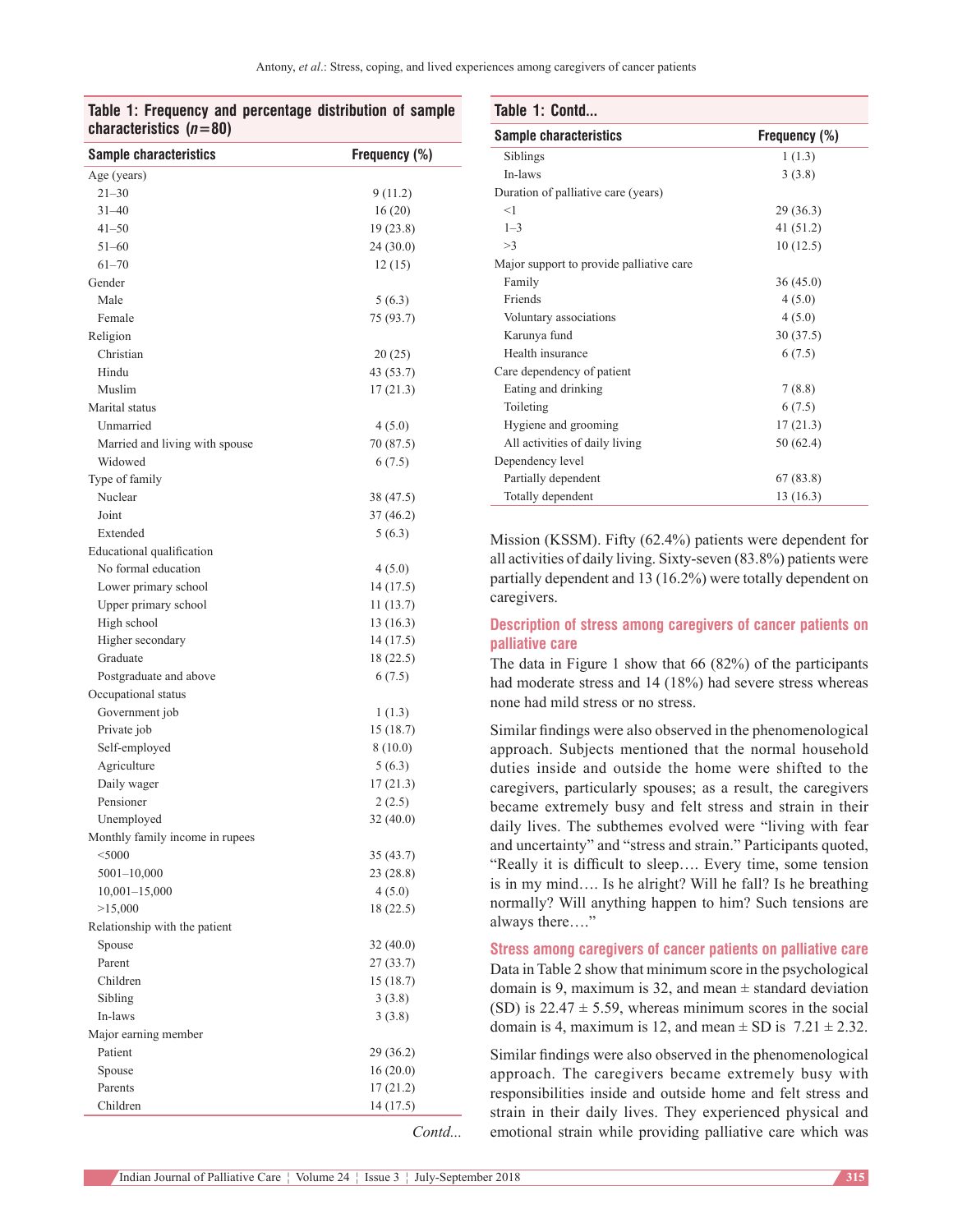

**Figure 1:** The level of stress

# **Table 2: Description of the domain scores of stress among caregivers (***n***=80)**

| <b>Domains of stress</b>                                                     | <b>Possible score</b> | <b>Obtained score</b> | $Mean \pm SD$    |
|------------------------------------------------------------------------------|-----------------------|-----------------------|------------------|
| Physical                                                                     | $0 - 32$              | $9 - 27$              | $16.46\pm3.47$   |
| Psychological                                                                | $0 - 36$              | $9 - 32$              | $22.47 \pm 5.59$ |
| Social                                                                       | $0 - 12$              | $4 - 12$              | $7.21 \pm 2.32$  |
| Spiritual                                                                    | $0 - 16$              | $9 - 16$              | $12.81 \pm 1.84$ |
| Economic                                                                     | $0 - 16$              | $4 - 15$              | $9.25 \pm 2.92$  |
| $\alpha$ $\alpha$ $\beta$ $\beta$ $\gamma$ $\beta$ $\gamma$ $\beta$ $\gamma$ |                       |                       |                  |

SD: Standard deviation

depicted in subthemes such as financial difficulty, physical and emotional strain, self‑neglect, and lack of leisure time.

Participant C said, "A definite income of our family has ceased…. For our necessities, these days we have to depend on other people. My income is hardly sufficient to meet the household expenses. We had a housing loan and educational loan to repay. With both our income, we used manage fairly well. His sudden illness has brought financial crisis in our life."

Participant E said, "Financially, we are in great trouble because the only income to our family was from agriculture. I am a typical housewife…. All financial aspects was taken care by him…. Our family has no other income…. My husband used to handle all matters with respect to our children, their studies, and all other things pertaining to the financial matters; all these things have been affected greatly…. For our necessities, these days we have to depend on other people."

Participant F said, "I have pain in my legs and hands …I too have serious problem of backache and hypertension. But, when I see her suffering each moment, all my pain is forgotten."

Participant E said, "When he is well, I feel alright. But, when he deteriorates or has the pain, I feel disturbed. The worst thing is to see him suffering with pain."

Participant B said, "Because most of the time I am with my ill son, I do not have time to care for myself. It has been ages since I looked at the mirror. I do not care for myself before, such as putting henna to my hair, polishing my nails, or wearing new cloths. I spend most of my time with him, why should I care about my appearance! I do not care about myself as much as my son's well-being."

Participant H said, "Last year, I had a fall and fractured my right hand.… I still have pain on that hand. But, when I see him suffering constantly, all my pain just vanishes."

Participant C said, "For the last 2 years, there has been no leisure time in my life. I am working as a tailor in a readymade garment manufacturing firm. After finishing my routine here, I rush for work. When it happened everything changed, my life has changed; now, it is just with him, and that is all. I haven't gone anywhere for 1 year leaving home only to visit the nearby temple and workplace."

Participant F said, "Because most of the time I am with my ill daughter, I do not have time for other leisure activities. A person caring a palliative patient is always busy taking care of the ill person. It has been ages since I have gone out. Ispend most of the time with her, How can a mother go out and enjoy leaving her daughter in agony?"

#### **Coping among caregivers**

Data presented in Figure 2 show the positive coping adopted by caregivers of cancer patients on palliative care. Data reveal that 66% of them used humor, 90% used religion, 68% utilized planning, and 83% used active coping.

Data presented in Figure 3 show the negative coping adopted by caregivers of cancer patients on palliative care. Data reveal that 56% of them used denial, 28% were involved in substance use, 52% used behavioral disengagement, and 66% utilized self-distraction.

Similar findings were also observed in the phenomenological approach. The main coping strategies used by caregivers had deep‑rooted faith in God and prayers, support from family and friends, support from religious institutions, support from health and palliative team, support from KSSM, and inspiration and motivation from other palliative caregivers and palliative care patients. For many caregivers, their strong faith and belief in God helped them to cope with the distressing situation because they thought that their lives were anchored by God. The following narratives of participants help us to have a better understanding of coping.

Participant A said, "I have learned to overcome it with the help of prayers and blessings of God."

Participant B said, "Now I have surrendered everything in God's hands. I accept that God has his own plans and everything has its own time. I am hoping that, Allah will take care of everything. I trust in God. It helps a lot to have faith in Allah. I just pray every day for strength to be able to do it. I am praying to Allah for strength and courage. I think it really helped because it gave me peace and inner strength."

Participant C said, "I became stronger in mind, because I didn't have another choice. I just grew a lot. I learned to pray a lot. I learned to put myself in God's hands especially when he was going through what he was going through. I am just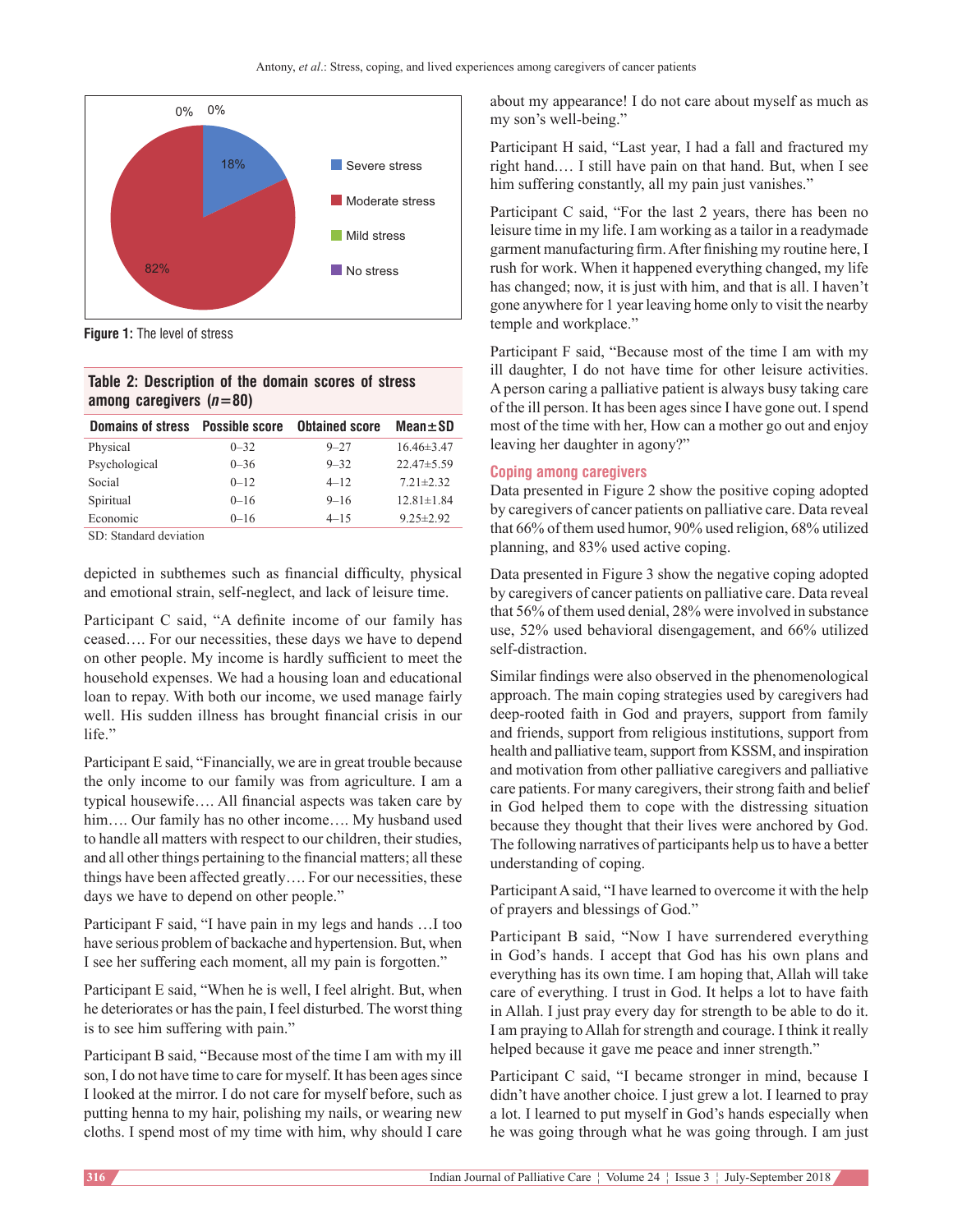

**Figure 2:** Positive coping adopted by caregivers of cancer patients on palliative care

praying to God to give us strength and guide us through these hurdles of life.

Participant D said, "I think I got help from the faith that I had in God as I knew that he is the only one who could help me. Let what God has planned for me take place…. When I feel really stressed, I pray. It is very helpful. It helps to reduce my worry. God is really protecting us. I firmly believe that it is because of my prayers that at least he is alive till now. I know that God will help me cross that bridge when the time comes…. Please keep us in your prayers.

# **Relationship between the stress and coping adopted by caregivers of cancer patients on palliative care**

Since the data were following the normality, Pearson's correlation was computed to assess the relationship between stress and coping.

The data presented in Table 3 show that there is a significant negative correlation (*r* = −0.722, *P* = 0.001) between stress and coping adopted by caregivers of cancer patients on palliative care. The study implies that as the stress increases, the coping decreases.

## **Derivation of qualitative subthemes and themes**

The experiences of eight caregivers of cancer patients on palliative care were gathered and analyzed and evolved with six themes and 24 subthemes.

The emerged themes and subthemes are as follows:

- 1. Adaptation to life
	- Adding life to days
	- Inspiration from others
	- Physical care
	- Acceptance of disease
	- Pleasant memories
	- Systematic planning
- 2. Pillars of support
	- Support from family
	- Social support
	- Support from health and palliative team
- 3. Trusting relation ship
	- Caring companionship
	- Strong bond of love
	- Finding new meaning of togetherness



**Figure 3:** Negative coping adopted by caregivers of cancer patients on palliative care

- Rewarding experience
- Trusting relationship with palliative team
- 4. Shield of strength and courage
	- Strengthened spirituality
	- Deriving mental stamina
- 5. Stress and strain
	- Financial difficulty
	- Physical and emotional strain
	- Self-neglect
	- Lack of leisure time
- 6. Living with fear and uncertainty
	- Disbelief
	- Disturbed sleep
	- Denial
	- Mental agony.

The phenomenon emerged out of the analysis of the experience was "caring companionship to palliative care." The model developed to explain the phenomenon is depicted in Figure 4.

Caregivers of cancer patients on palliative care experience various stressful moments along the pathway of his/her illness. It is a 24-h responsibility which may be shouldered with support from family members, friends, and palliative team. It is challenging and can impact the caregiver's physical, emotional, psychological, and social well-being. However, the caregivers are trying their level best to make the patient as comfortable as possible with the support of family, friends and palliative care team which is represented by supporting hands. These attributes represent themselves as the model for providing caring companionship to palliative care and to add life and cheer to the days of the cancer patient on palliative care.

# **Discussion**

# **Stress among caregivers of cancer patients on palliative care** The present study findings showed that 82% of the participants had moderate stress and 18% had severe stress whereas none had mild stress or no stress. Similar findings were also observed in the phenomenological approach.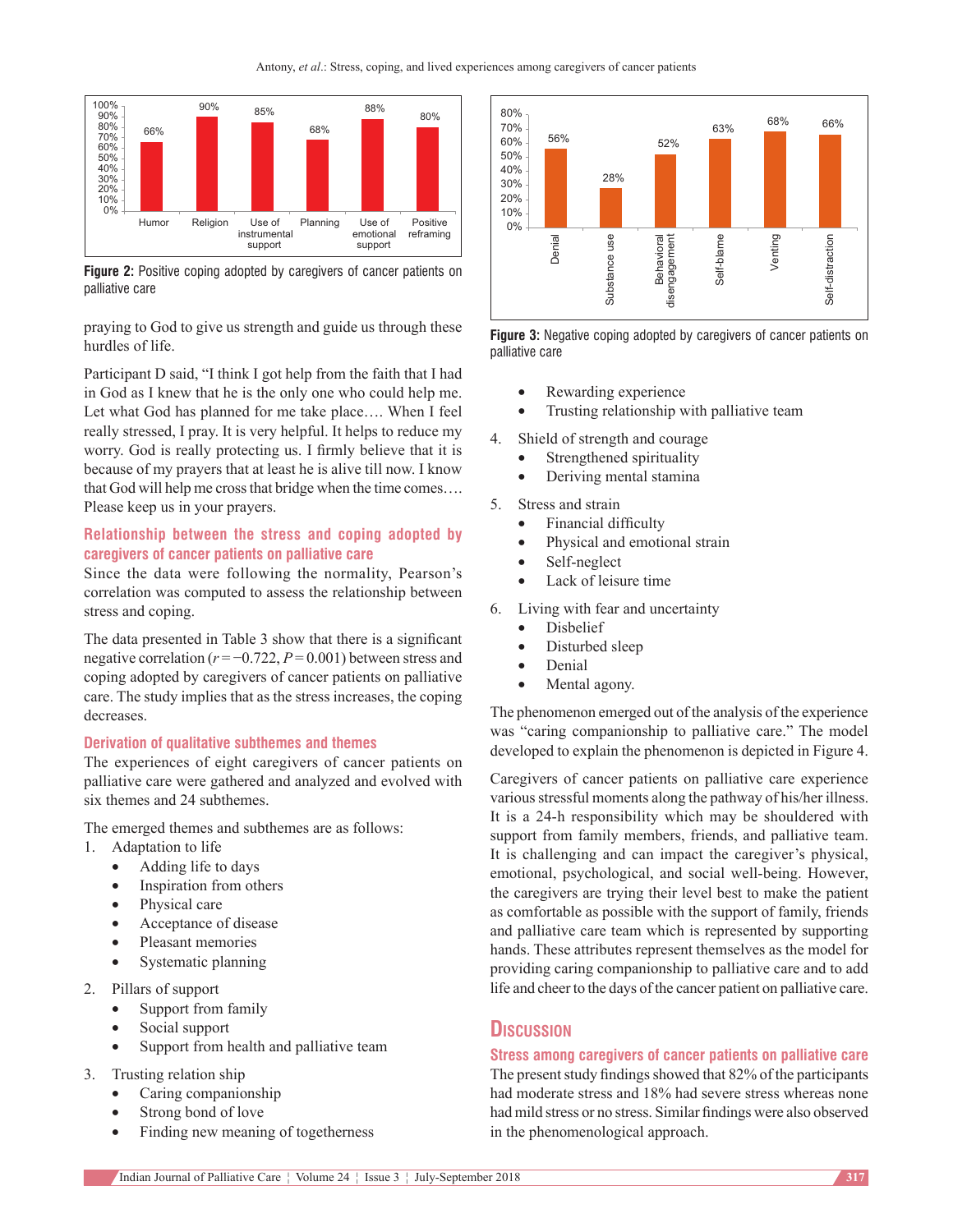This study findings also revealed that minimum score obtained in physical domain is 9 and maximum is 27 with a mean  $\pm$  SD of  $16.46 \pm 3.47$ , minimum score in the psychological domain is 9 and maximum 32, mean  $\pm$  SD 22.47  $\pm$  5.59, minimum score in the social domain is 4 and maximum 12, mean  $\pm$  SD  $7.21 \pm 2.32$ , minimum score in the spiritual domain is 9 and maximum 16, mean  $\pm$  SD 12.81  $\pm$  1.84, and minimum score in the economic domain is 4 and maximum 15, mean  $\pm$  SD  $9.25 \pm 2.92$ .

The present study supports the study conducted among 75 caregivers of cancer patients in Haryana which revealed physical burden with a mean  $\pm$  SD 9.23  $\pm$  2.55, disruption of family activities with mean  $\pm$  SD 7.85  $\pm$  2.21, disruption of family leisure with mean  $\pm$  SD 6.09  $\pm$  2.05, disruption of family interaction with mean  $\pm$  SD 2.59  $\pm$  1.56, effect on physical

# **Table 3: Correlation coefficient computed between stress**  and coping scores  $(n=80)$

| Variable                |          |          |
|-------------------------|----------|----------|
| <b>Stress</b>           | $-0.722$ | $0.001*$ |
| Coping                  |          |          |
| $P < 0.05$ *significant |          |          |

*P*<0.05, \*significant

health with mean  $\pm$  SD 2.43  $\pm$  1.41, and effect on mental health with mean  $\pm$  SD 1.68  $\pm$  0.85.<sup>[8]</sup>

The present study findings support the findings of the study conducted in Pune. It revealed that the disease has varied impact on the caregiver's health. A large number of caregivers (52%) reported feeling continually tired and exhausted. Lack of sleep was reported by a sizeable number of caregivers (46%). Inability to focus and mental confusion were reported by 46% of caregivers. The study revealed that overall stress level among caregivers is  $5.18 \pm 0.26$  on a scale of 0–10.<sup>[9]</sup>

**Coping among caregivers of cancer patients on palliative care** The present study findings showed that caregivers adopted negative as well as positive coping strategies. Fifty‑six percent of them used denial, 28% were involved in substance use, 52% used behavioral disengagement, 63% utilized self‑blame, 68% used venting, and 66% utilized self‑distraction, whereas 66% of them used humor, 90% used religion, 85% used instrumental support, 68% utilized planning, 88% used emotional support, 80% was involved in positive reframing, 84% used acceptance, and 83% used active coping.

The present study supports the findings of the study conducted to assess family caregiver coping in end-of-life cancer care



**Figure 4:** Conceptual model of the phenomenon of lived experiences of caregivers of cancer patients on palliative care